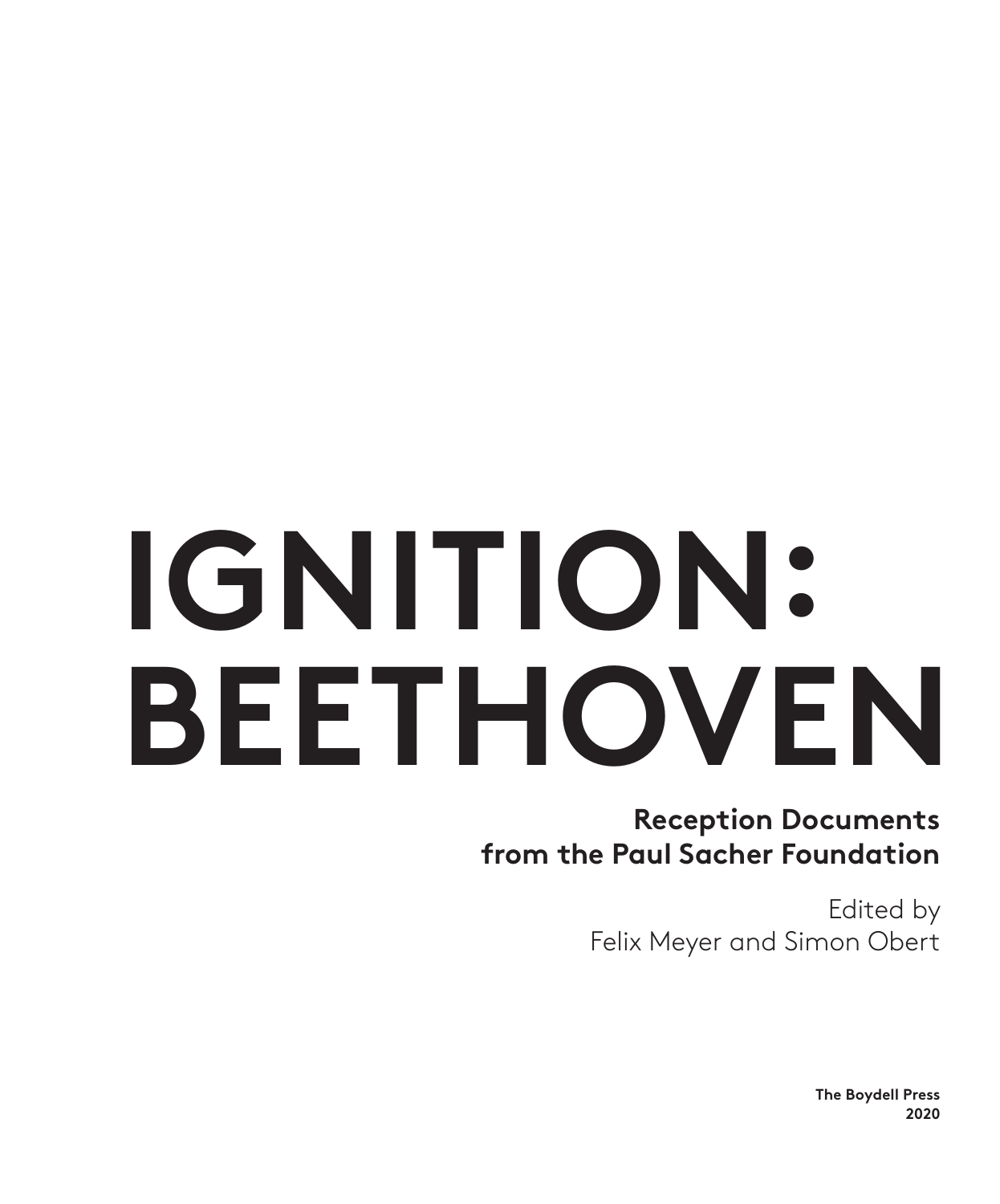#### **IMPRINT**

A Publication of the Paul Sacher Foundation

Catalogue of the Exhibition *Ignition: Beethoven – Reception Documents from the Paul Sacher Foundation* 13 November 2020 – 2 March 2021 in the Beethoven-Haus Bonn An exhibition by the Paul Sacher Foundation, curated by Felix Meyer and Simon Obert Exhibition design: Andrea Gruber, Basel

Translations from German: J. Bradford Robinson (texts by Hermann Danuser, Simone Hohmaier, Matthias Kassel, Felix Meyer, Simon Obert, Wolfgang Rathert, Matthias Schmidt, Michelle Ziegler, and Heidy Zimmermann) Translations from Italian: John O'Donnell (texts by Giovanni Cestino and Angela Ida De Benedictis)

Copy editing: Kathryn Puffett Index: Liisa Lanzrein and Heidy Zimmermann

English language edition published by the Boydell Press German language edition published by Schott Music, Mainz

Design and typesetting: Büro für Buchgestaltung Sibylle Ryser, Basel Reproduction: Bildpunkt AG, Münchenstein/Basel Setting of musical notation: Notengrafik Berlin Fonts: FF Scala (Martin Majoor, 1990), LL Brown (Aurèle Sack, 2011) Paper: Profimatt 150 gm<sup>2</sup>, Algro Design 300 gm<sup>2</sup> Printed by Gremper AG, Basel/Pratteln Bound by Grollimund AG, Reinach/Basel Printed in Switzerland

© 2020 Paul Sacher Stiftung, Basel

First published 2020 The Boydell Press, Woodbridge, UK ISBN 978 1 78327 590 8

The Boydell Press is an imprint of Boydell & Brewer Ltd PO Box 9, Woodbridge, Suffolk IP12 3DF, UK and of Boydell & Brewer Inc. 668 Mt Hope Avenue, Rochester, NY 14620-2731, USA www.boydellandbrewer.com

**Owing to the coronavirus pandemic the exhibition had to be postponed. Contrary to the dates in the imprint, it will be shown in the Beethoven-Haus Bonn from 1 June to 30 September 2021.**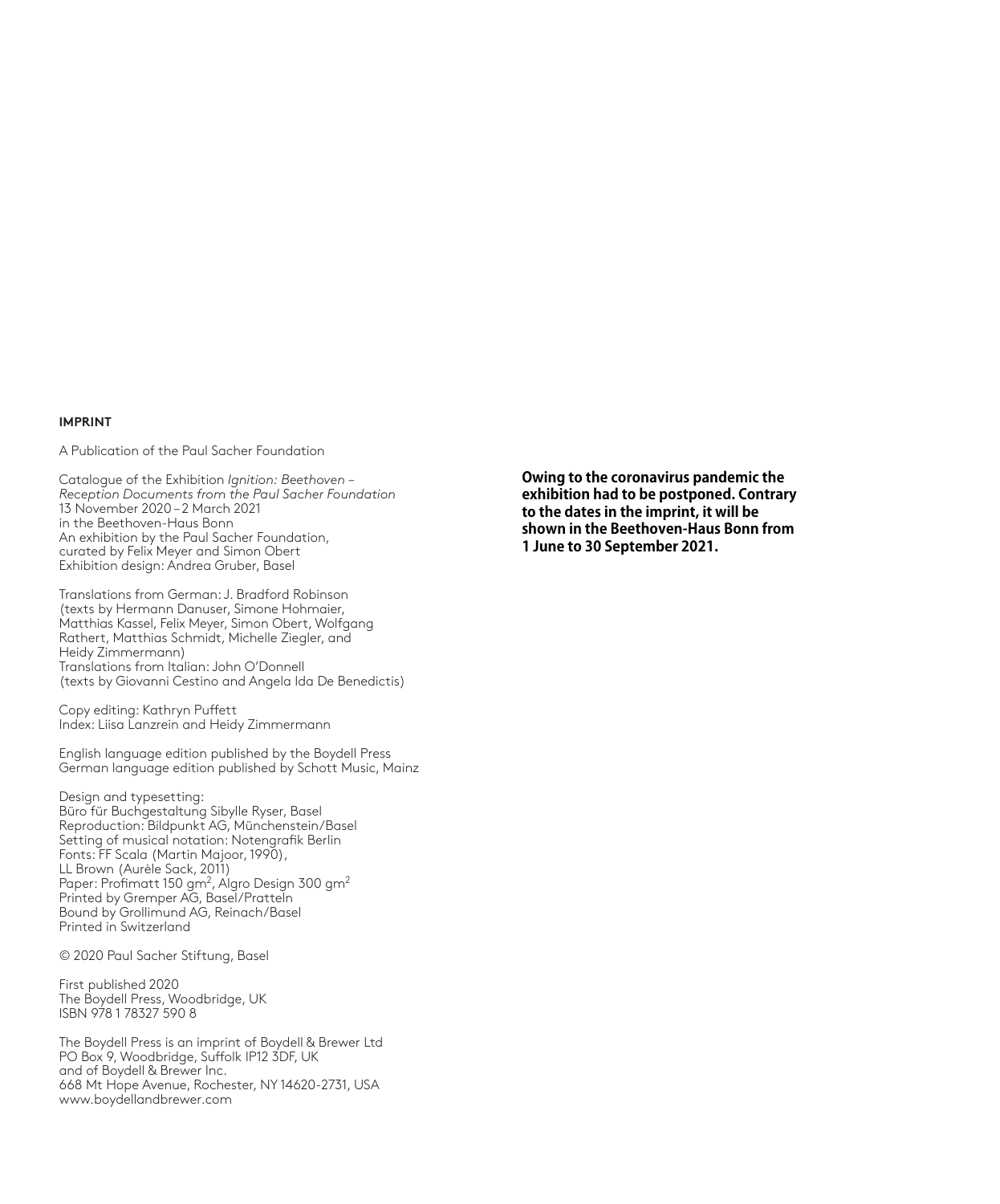



- **Anton Webern**
- **Charles Ives**
- **Ivan Wyschnegradsky**
- **Richard Strauss**
- **Rolf Liebermann**
- **George Rochberg**
- **Helmut Lachenmann**

## 95<br>
97<br>
111 Bél STRATEGIES OF REFERENCE 95

#### **Simone Hohmeier**

**"You can only lose against Beethoven"? Modes of Reception in Twentieth- and Twenty-First-Century Composition**

**Béla Bartók** 

- **Cristóbal Halffter**
- **Dieter Schnebel**
- **Aribert Reimann**
- **Jürg Wyttenbach**
- **Heinz Holliger**
- **Kaija Saariaho**

#### DISTORTION – DISMANTLEMENT 141

### 141<br>143<br>157 Igor **Esteban Buch Beethoven at 200+50**

**The Changing Meaning of Commemorations**

- **Igor Stravinsky**
- **Mauricio Kagel**
- **Louis Andriessen**
- **Luciano Berio**
- **Cathy Berberian**
- **György Ligeti**
- **Exhibits Contributors**
	- **Index**
- 
- 
- 

- 
-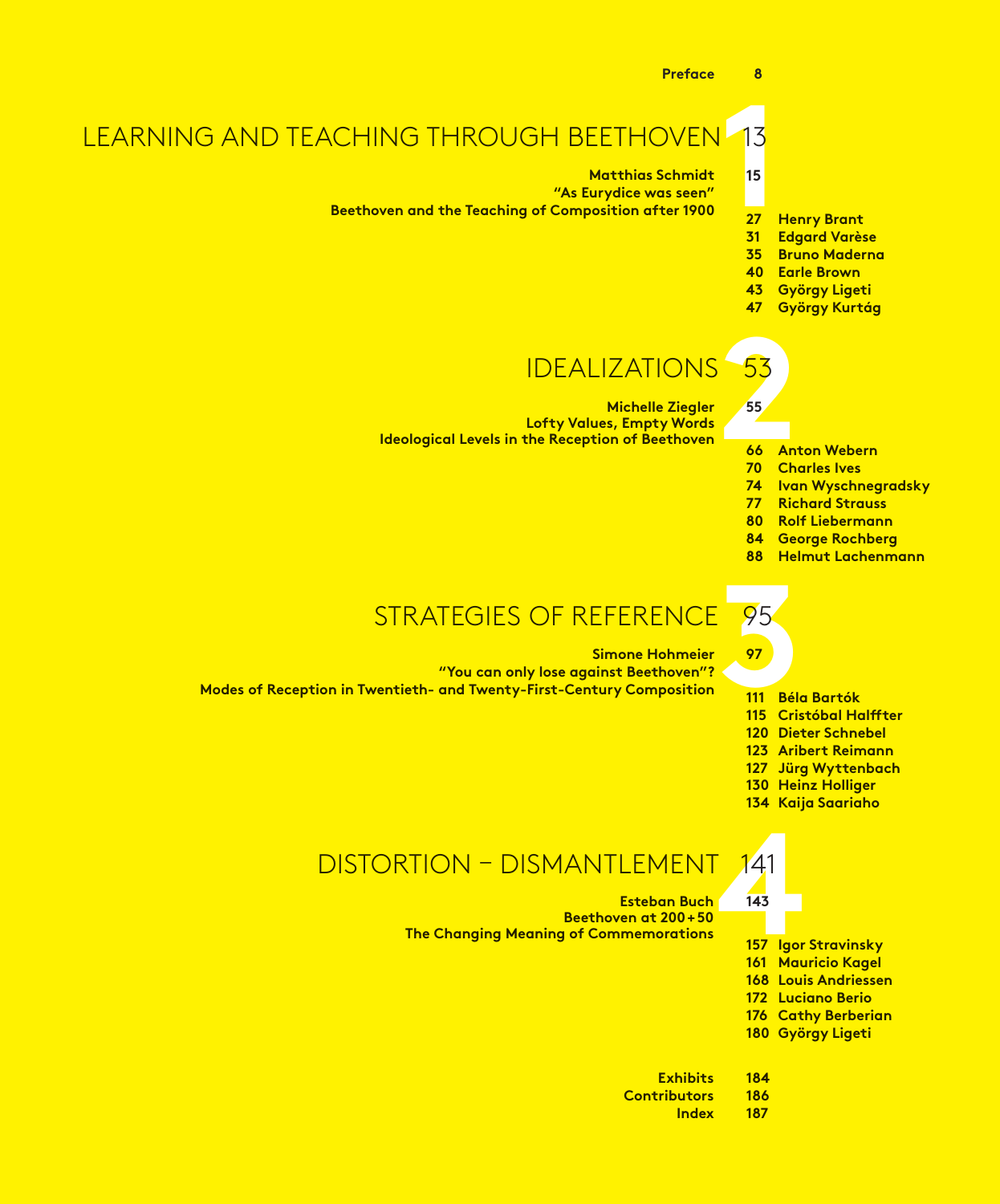**15 Matthias Schmidt** "As Eurydice was seen" Beethoven and the Teaching of Composition after 1900

- **27 Henry Brant Arrangement of the "Hammerklavier" Sonata, op. 106 (c. 1935)** Felix Meyer
- **31 Edgard Varèse Lecture in Santa Fe (1937)** Felix Meyer
- **35 Bruno Maderna Orchestration of the Piano Sonata, op. 7, movt. 1 (c. 1937–38)** Angela Ida De Benedictis
- **40 Earle Brown Analysis of the Piano Sonata, op. 81a (c. 1949)** Simon Obert
- **43 György Ligeti** *The System of Classical Harmony* **(1956)** Heidy Zimmermann
- **47 György Kurtág Analysis of the String Quartet, op. 132, movt. 1 (early 1960s)** Hermann Danuser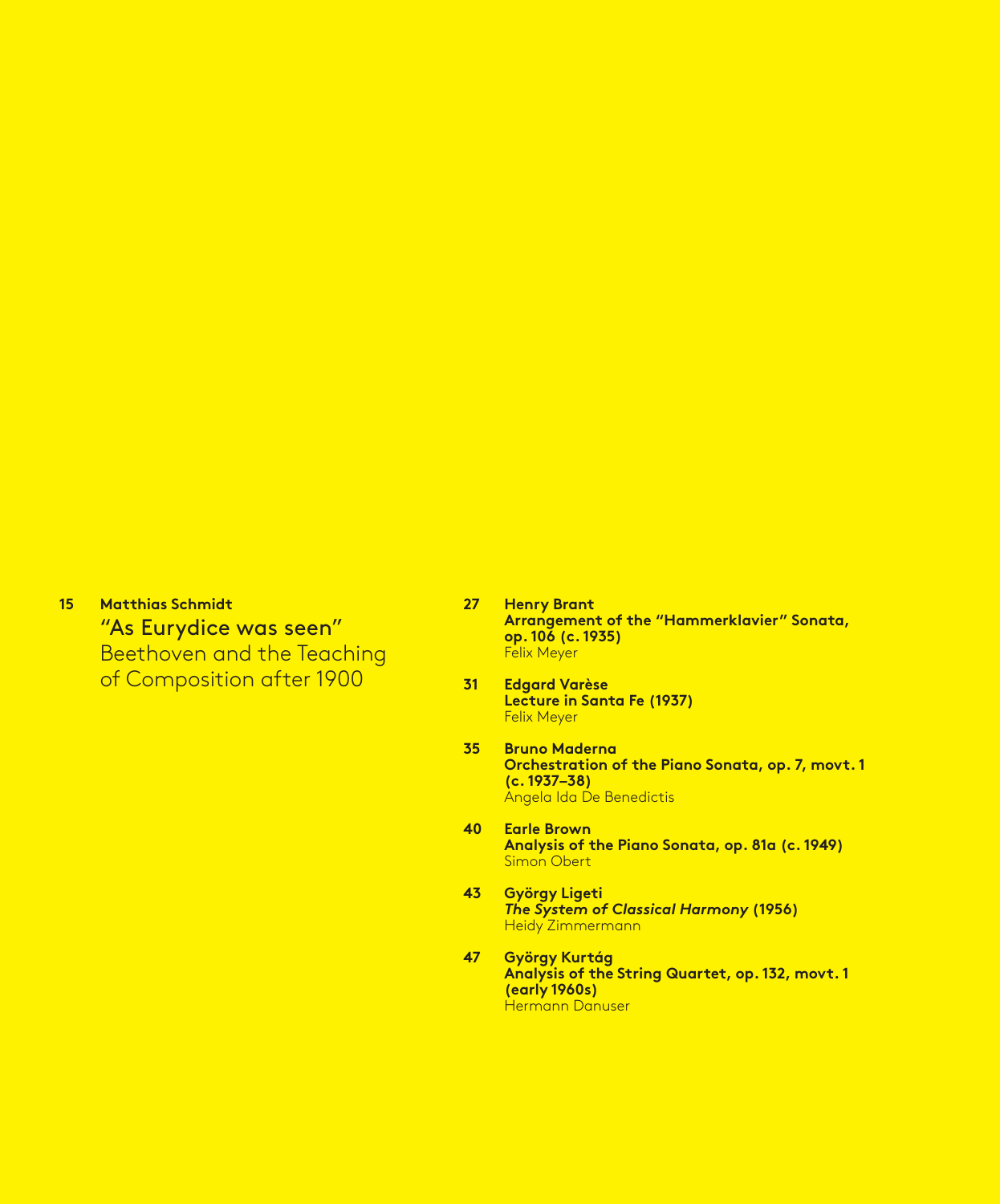**55 Michelle Ziegler** Lofty Values, Empty Words Ideological Levels in the Reception of Beethoven

- **66 Anton Webern Diary Entry (1904)** Simon Obert
- **70 Charles Ives**  *Concord Sonata* **(c. 1915–19)** Felix Meyer
- **74 Ivan Wyschnegradsky "The Life of Beethoven" (1918)** Simon Obert
- **77 Richard Strauss**  *Metamorphosen* **(1944–45)** Hermann Danuser
- **80 Rolf Liebermann**  *Leonore 40/45* **(1951–52)** Anne C. Shreffler
- **84 George Rochberg, "Passions According to the Twentieth Century" (1967)** Felix Meyer
- **88 Helmut Lachenmann,**  *Staub* **(1985–87)** Anne C. Shreffler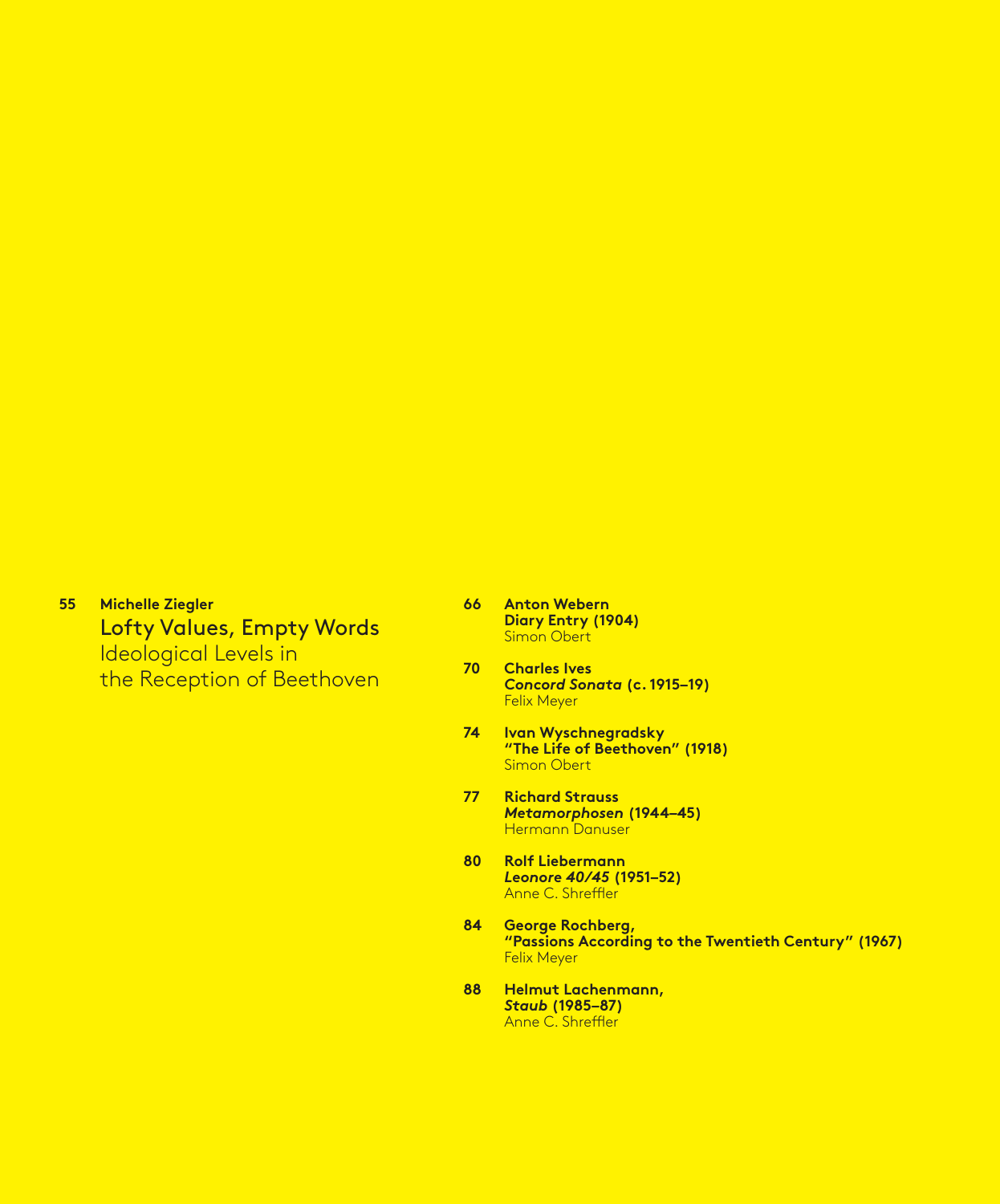**97 Simone Hohmaier** "You can only lose against Beethoven"? Modes of Reception in Twentieth- and Twenty-First-Century Composition

- **111 Béla Bartók Piano Concerto No. 3 (1945)**  Felix Meyer
- **115 Cristóbal Halffter String Quartet No. 2,** *Mémoires 1970* **(1970)** Wolfgang Rathert
- **120 Dieter Schnebel** *Beethoven-Symphonie* **(1985)** Hermann Danuser
- **123 Aribert Reimann**  *Nahe Ferne* **(2002–03)** Wolfgang Rathert
- **127 Jürg Wyttenbach Completed Sketches for the Piano Sonata, op. 109 (2005–06)** Matthias Kassel
- **130 Heinz Holliger**  *75th Variation* **(2010)** Heidy Zimmermann
- **134 Kaija Saariaho**  *Chimera* **(2019)**  Heidy Zimmermann